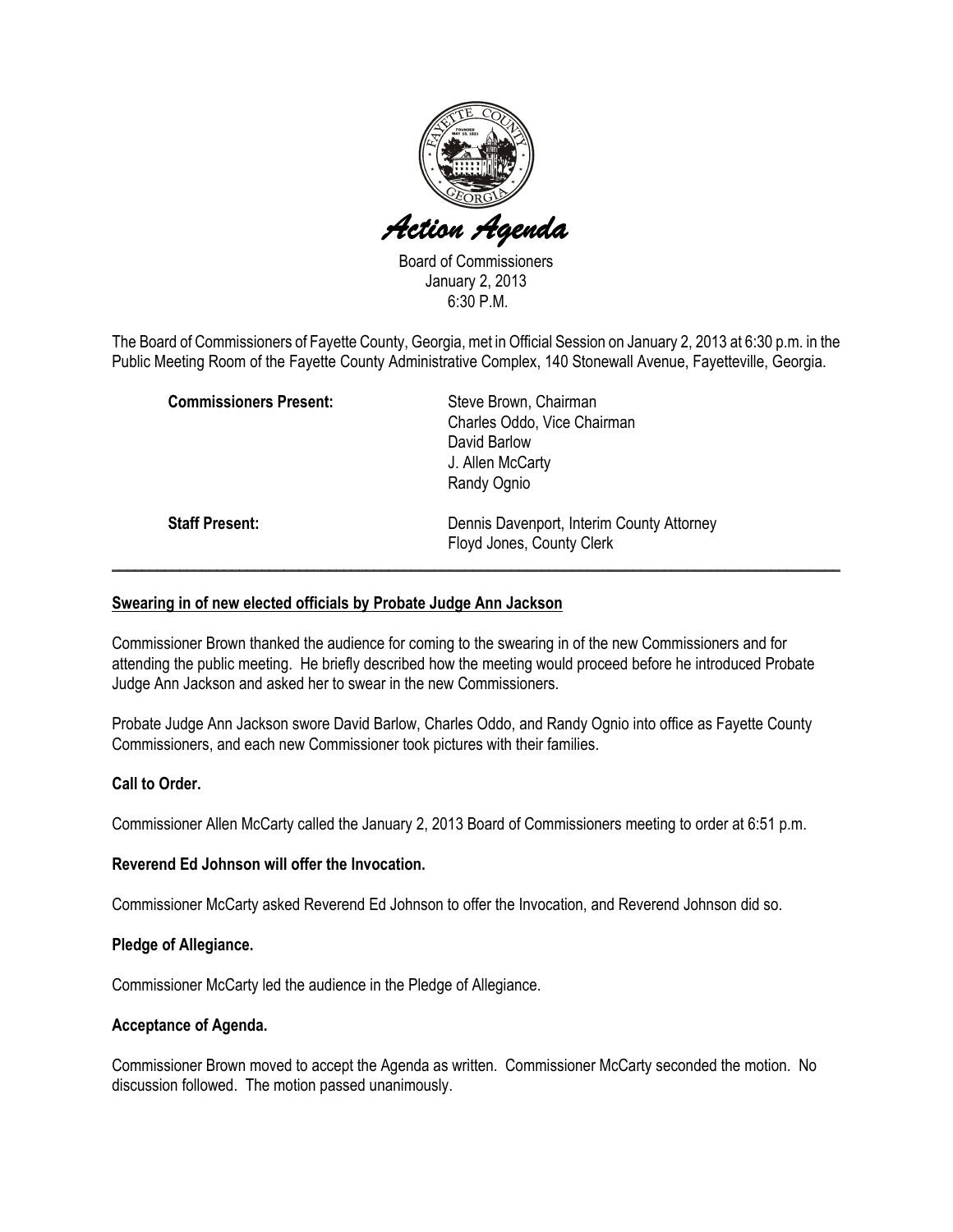#### ORGANIZATIONAL SESSION:

#### 1. Election of Board Chairman for the year 2013.

County Clerk Floyd Jones called for the nominations for the Board Chairman. Commissioner David Barlow nominated Commissioner Steve Brown for Chairman. Commissioner Ognio seconded the motion. No other nomination or discussion followed.

Mr. Jones closed the nomination and called for the vote. The nomination for Commissioner Steve Brown to be the Chairman of the Fayette County Board of Commissioners for the 2013 calendar year passed 4-0-1 with Commissioner McCarty abstaining from the vote.

# 2. Election of Board Vice- Chairman for the year 2013.

Chairman Brown called for nominations for the Vice Chairman of the Board of Commissioners. Commissioner Charles Oddo nominated Commissioner David Barlow for the position of Vice Chairman, and he commented on the reason for his nomination.

Commissioner Barlow declined the nomination and then nominated Commissioner Charles Oddo for the position of Vice Chairman. Commissioner Randy Ognio seconded the nomination. No other nomination was given and no discussion followed. The nomination for Commissioner Charles Oddo to be the Vice Chairman of the Fayette County Board of Commissioners for the 2013 calendar year passed unanimously.

# PUBLIC COMMENT:

Chairman Brown announced that the new Board of Commissioners would get rid of the sign-in sheets in the back of the room. He said if a citizen wants to speak they can speak whether or not they signed up. He further announced that any item that is on the Agenda, if a citizen wants to speak about it, once a motion and a second is made, the Board will allow the citizens to say what they want to say. He said if there is a comment that does not relate to something on the agenda, then citizens can speak about it during the Public Comment section of the Agenda.

Cherie Werginz: Ms. Werginz commented on the "Stormwater Assessment / Tax" saying it bothers her. She then commented on her research and asked if there was a way to amend the Stormwater Assessment during the year or a way to no longer have the Stormwater Assessment. She also asked if the TSPLOST could have paid for the infrastructure needs. She also asked if there was going to be committee or a study for those who cannot afford paying the Stormwater Assessment.

Chairman Brown: Chairman Brown stated that none of the five Commissioners at the meeting voted for the Stormwater Utility, however, there are significant stormwater problems that need to be addressed. He said the County would have to figure out a way to pay for the stormwater problems. He said he has easily answered 300 phone calls from constituents and that he has returned every phone call that has been forwarded to the Commissioners. He said he has told all 300 constituents that an invitation will be mailed to each person who received a Stormwater bill, and the invitation will have no less than three open, public meetings where the Board of Commissioners will sit on the floor-level with the citizens discussing the situation and how the citizens would like to see the Board address the problem. He said there has never been a plan since all the stormwater pipes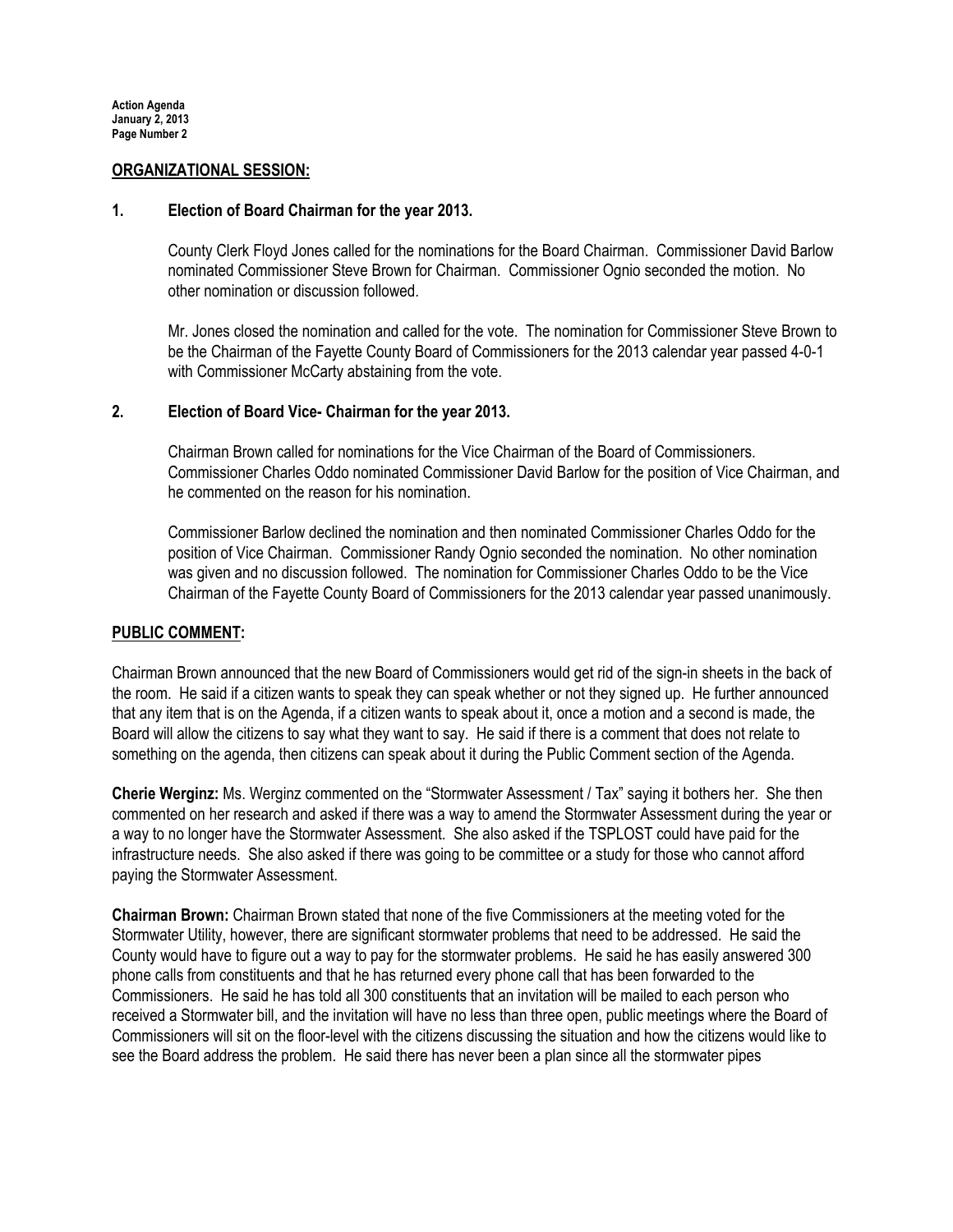have been under the roads for decades to replace the infrastructure, and he said there are no funds in place to pay for the replacements. He said there should be an invitation by the middle to the end of January to everyone who received a stormwater bill.

Commissioner McCarty: Commissioner McCarty added that the stormwater utility is not a new issue since it has been around for several years. He said when both he and Commissioner Brown inherited an \$18 million dollar bill that had not been paid in the past since it was kicked down the road to be taken care of later. He said the current Board would have to make up for the "lack that was not done in the past."

Steve Smithfield: Mr. Smithfield stated that Mr. Dennis Chase emailed him earlier saying he would not be able to attend the meeting, but that he would appreciate if a message could be passed along on his behalf. Mr Smithfield then read Mr. Chase's message to the Board. Mr. Chase's message addressed "important problems which exist with the Fayette County Stormwater Utility". The message further called on the Fayette County Board of Commissioners to "terminate the self-renewing contract between Fayette County, Georgia and Integrated Science and Engineering, Inc."

Tom Waller: Mr. Waller congratulated the new Board and thanked them for the opportunity to speak. He said he looked forward to transparency in government. He said he recently received his stormwater bill, and he said while "storms don't come, rainwater does." He said the issue was rainwater and he asked the County to be transparent on the matter. He said his bill came with a return address to the Water System, and he said that was incorrect since the money actually went to the "tax department" since the bill was an increase to the citizens' taxes. He called on the Board to take action by cancelling the Stormwater Utility, and if additional money was needed then look to increasing taxes. He again called on the Board to be transparent by repealing the "Stormwater / Rainwater bill."

# CONSENT AGENDA:

No one in the audience spoke about the three Consent Agenda items. Commissioner McCarty moved to approve the Consent Agenda. Commissioners Barlow and Oddo seconded the motion. No discussion followed. The motion passed unanimously.

- 1. Approval of authorization to sign checks combining any of the following two signatures for transactions exceeding \$5,000.00; Chairman, Vice-Chairman, County Administrator.
- 2. Approval of authorization to sign checks for transactions \$4,999.99 or less: Chairman, Vice-Chairman, County Administrator.
- 3. Approval of the Chairman, Vice-Chairman, and the County Administrator to execute contracts, resolutions, agreements, and other documents approved by and on behalf of the Board of Commissioners.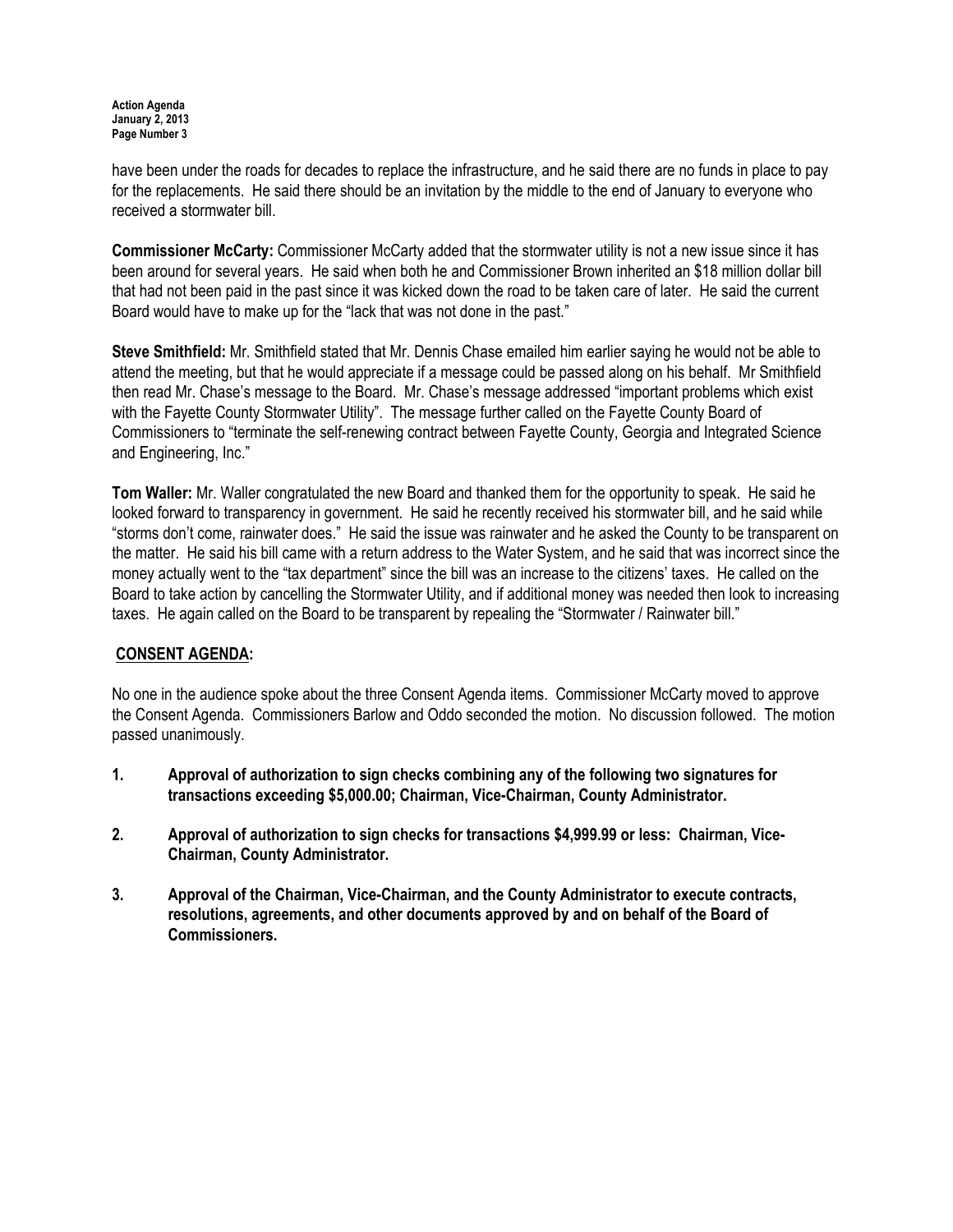#### NEW BUSINESS:

#### 1. Consideration of adopting the 2013 Board of Commissioners' Meeting Schedule.

Commissioner Brown commented on this item. No other Commissioner and no citizens spoke about this item. Commissioner McCarty moved to approve the 2013 Board of Commissioners' Meeting Schedule that does not have the Wednesday Workshop. Commissioners Ognio and Barlow seconded the motion. No discussion followed. The motion passed unanimously.

# 2. Discussion of Interim County Attorney.

Chairman Brown moved to approve Dennis Davenport as Interim County Attorney. Commissioner Ognio seconded the motion.

Commissioner Oddo reported that he has a relationship with Mr. Davenport and his firm and that he would recuse himself from the meeting until a vote is taken. Commissioner Oddo left the meeting. No other discussion followed.

The motion to approve Dennis Davenport as Interim County Attorney passed 4-0-1 with Commissioner Oddo abstaining from the vote.

Commissioner Oddo returned to the meeting after the vote, and Chairman Brown asked Mr. Davenport to take his place at staff's table in order to represent Fayette County as Attorney.

#### 3. Selection of County Administrator.

Chairman Brown stated that the five Commissioners have vetted applicants for the County Administrator position out of thirty resumes, that the Human Resources Department rated each applicant, and the five Board members have reviewed that data as well. He reported that five candidates were selected and interviewed, and he asked Interim County Attorney Davenport if the Board has the authority to appoint a County Administrator. Mr. Davenport answered that it was his opinion that the Board has the authority to appoint a County Administrator.

Chairman Brown moved to appoint applicant Steve Rapson as the new County Administrator contingent upon having a mutually agreeable contract ready to approve by the Board for the January 10, 2013 meeting, and to direct the County Attorney to meet with Mr. Rapson to assist in developing Mr. Rapson's contract for employment. Commissioner McCarty and Commissioner Oddo seconded the motion. No discussion followed. The motion passed unanimously.

Chairman Brown asked Mr. Rapson to take a place at staff's table.

# 4. Select Fayette County's representative for LOST renegotiations.

Commissioner Barlow moved to appoint the Chairman and the County Administrator as Fayette County's representative for LOST renegotiations. Commissioner Ognio seconded the motion. No discussion followed. The motion passed unanimously.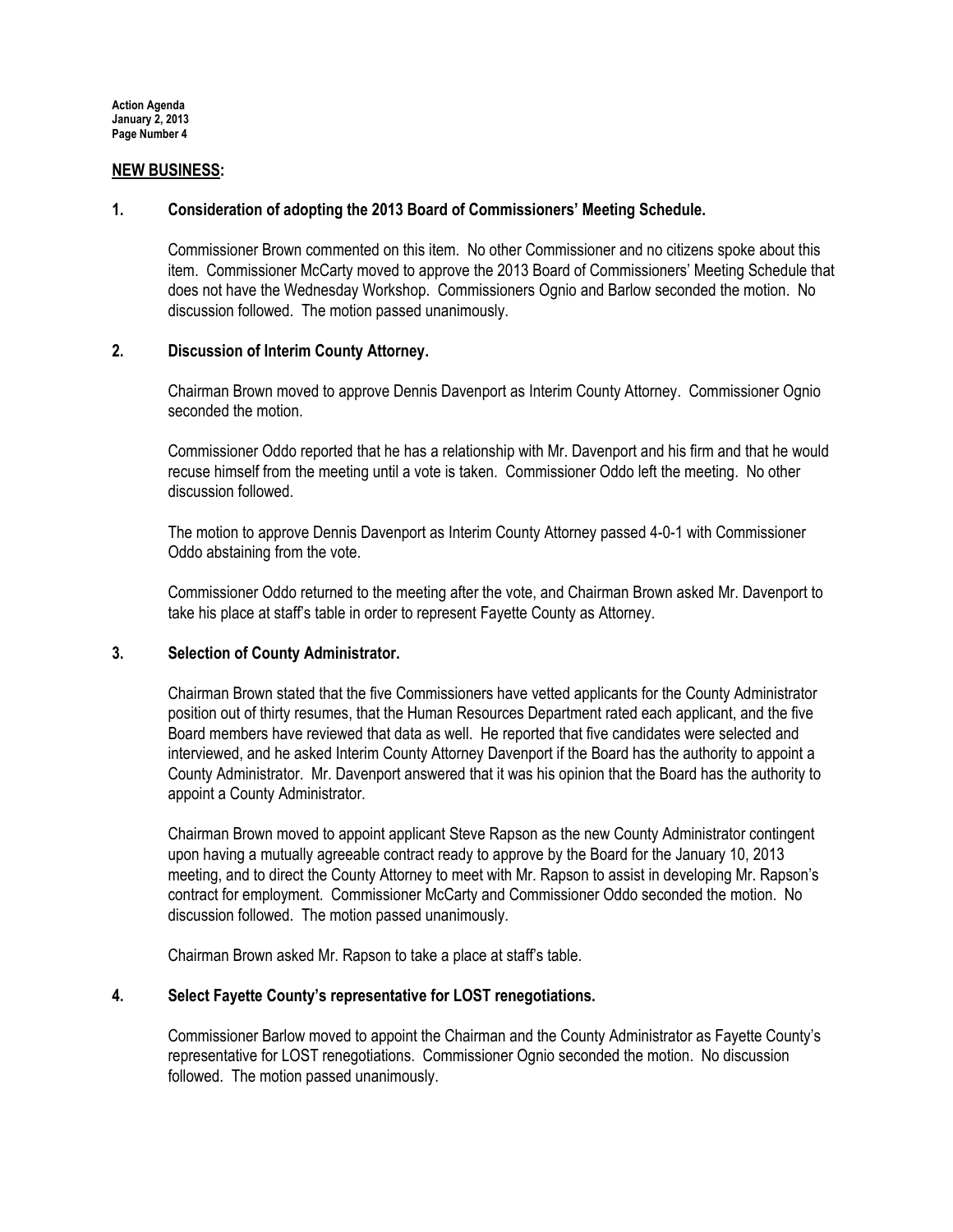# 5. Consideration of a Fayetteville annexation request for the RaceTrac property at State Route 85 and Ramah Road.

Community Development Director Pete Frisina briefly updated the Board on the annexation request and answered questions from the Board.

Commissioner Barlow moved to not object to the annexation request. Commissioner McCarty seconded the motion.

Greg Clifton: Mayor Clifton of Fayetteville, Georgia said the main reason for the annexation request by RaceTrac was because of problems with their septic system. He said in order for RaceTrac to tie onto the city's sewer system they would have to be annexed into the city.

The motion to not object to the annexation request passed unanimously.

# 6. Consideration of Resolution 2013-01: Pledge to Citizens and County Staff on Core Values and Beliefs.

Commissioner McCarty read Resolution 2013-01 into the public record.

Commissioner Oddo moved to approve Resolution 2013-01. Commissioner McCarty seconded the motion. No discussion followed. The motion passed unanimously.

# ADMINISTRATOR'S REPORTS:

No report was given.

# ATTORNEY'S REPORTS:

Mr. Davenport thanked the Chairman and the Board for the privilege of working with the County, and he said he looked forward to doing the best he could with the upmost of his ability with his firm McNally, Fox, Grant, & Davenport.

# COMMISSIONERS' REPORTS:

Commissioner David Barlow: Commissioner Barlow gave honor to God and said it was his distinct and humble joy to answer the call to serve his community as a County Commissioner. He then quoted 2 Corinthians 5:17 and told the audience that all things have become new in Fayette County. He thanked Judge Ann Jackson for officiating the swearing in of the Board, he thanked his wife and family for attending, and he said he supported the citizens of Fayette County who make the community an outstanding place to live, work and play. He said his journey to become Commissioner began after many months of prayer and seeking God's will for his life. He added that "Faith, Family, and Fayette County" became his campaign slogan, and that has he prepared for this meeting he came across a quote from an esteemed law professor about involving religious belief and personal morality in the public square. He read the quote and announced that it was given by President Barack Obama.